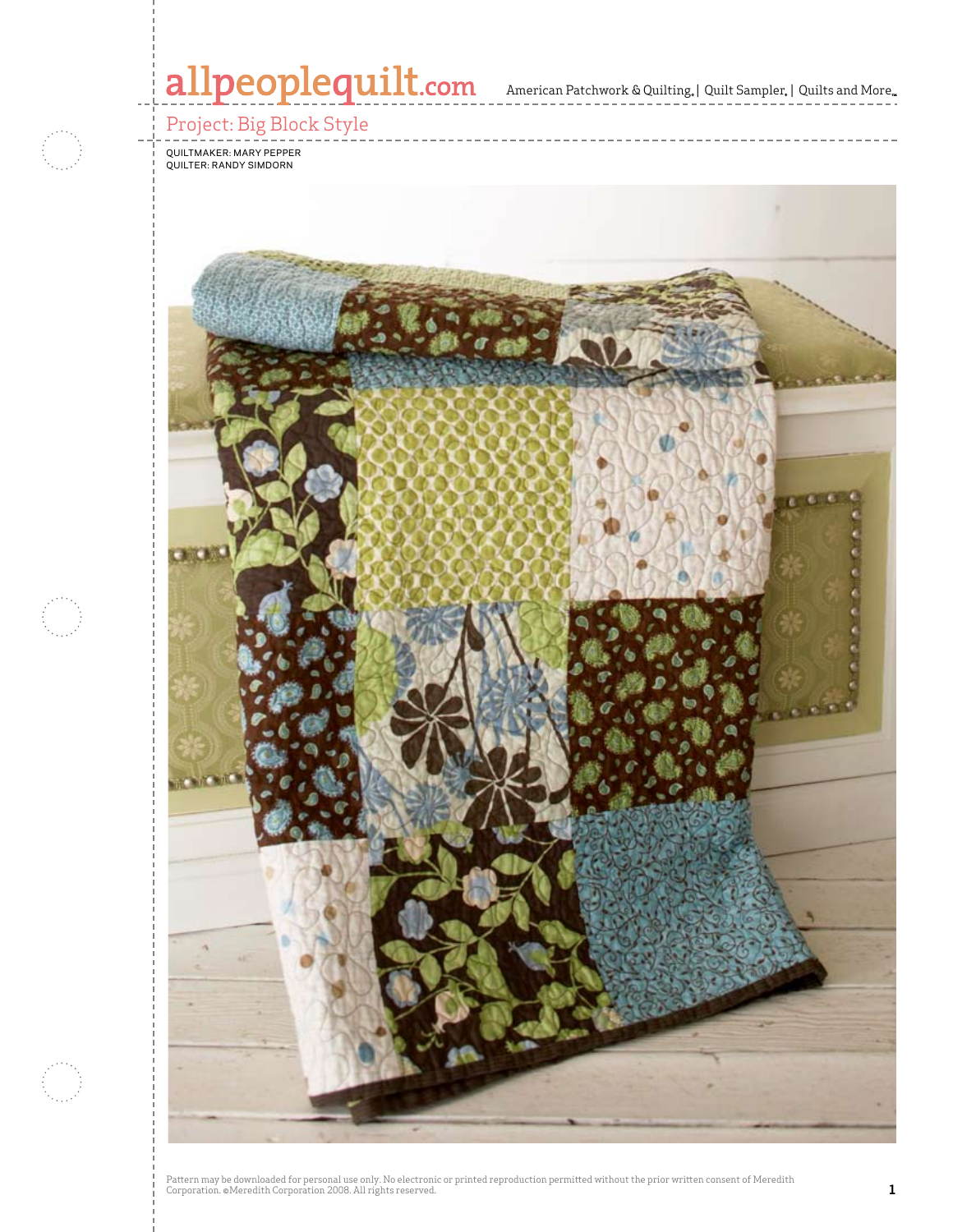# allpeoplequilt.com<br>American Patchwork & Quilting, | Quilt Sampler, | Quilts and More..



### Project: Big Block Style